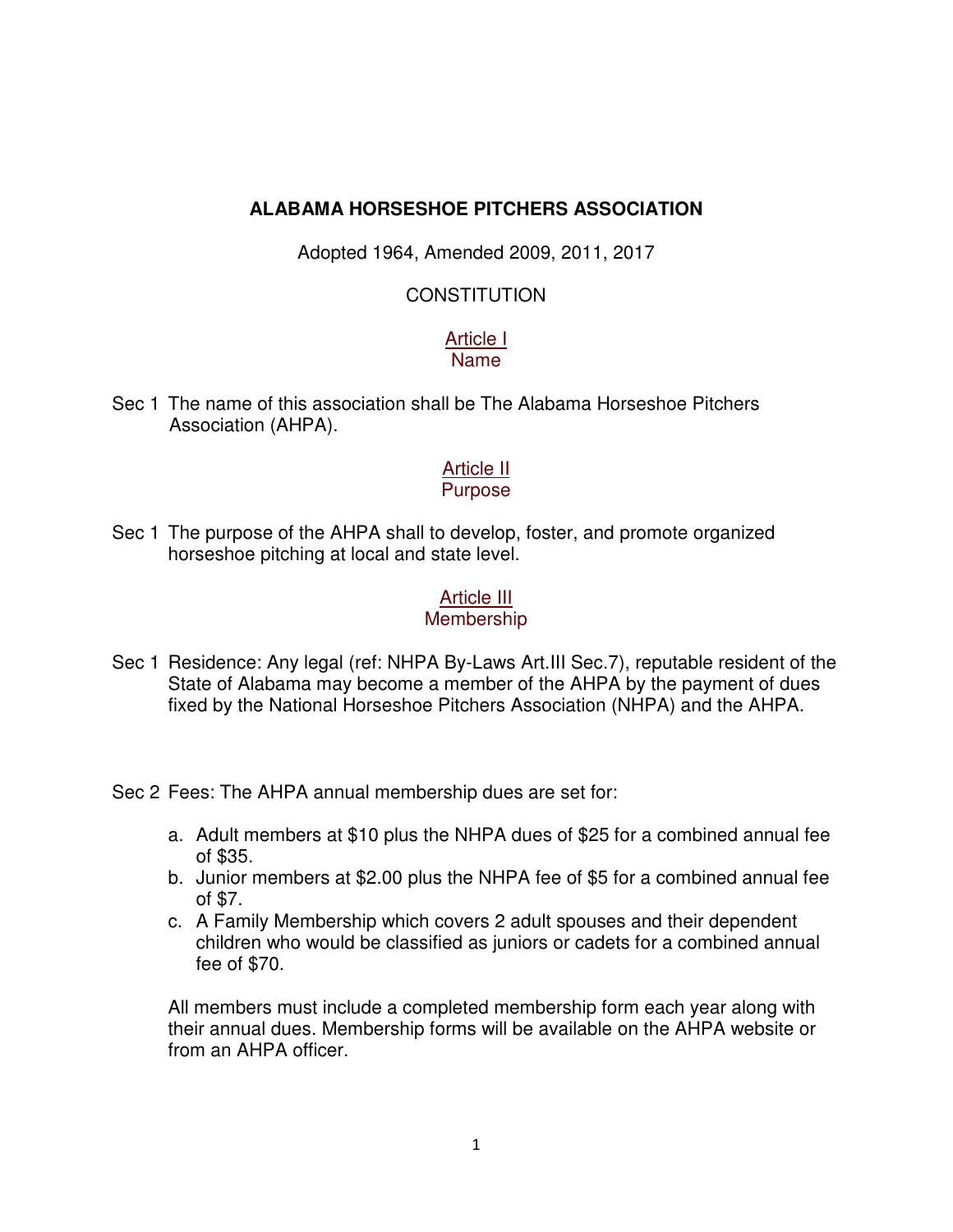Membership cards will become available for purchase from the Charter Secretary on October 1st (or upon joining the AHPA), and will remain valid through December 31st of the following year. The charter association is authorized to collect NHPA dues and issue cards after payment of dues is made.

Sec 3 Voting: Each current member of the AHPA has voting privileges. A member may vote in person at the State Meeting or use the Absentee Ballot.

> When a member of the AHPA is unable to attend a State Meeting where there is an election of officers, that member will be allowed to vote by Absentee Ballot. The Sec-Treasurer will mail ballots along with the current Newsletter or the ballot may be downloaded from the AHPA website which may be emailed to the Sec-Treasurer.

 The Absentee Ballot must be in the hands of the AHPA Sec-Treasurer no later than one week (7 calendar days) before the State Meeting. The member who casts an Absentee Ballot must include their AHPA/NHPA card number on their ballot.

- Sec 4 Suspensions: All competitors, officials and spectators shall conduct themselves in a safe, ethical, polite, and fair manner while on a tournament site. Anyone on a tournament site that indulges in inappropriate behavior may be required to leave the site immediately. Anyone indulging in gross misbehavior will be required to leave the site immediately. Examples of inappropriate behavior include but are not limited to:
	- a. Use of abusive language, making obscene or threatening gestures, heckling or other loud disruptive noises.
	- b. Being drunk or under the influence of drugs. No legal proof is required, only the appearance as determined by the TD or an AHPA official.
	- c. Willfully violating AHPA/NHPA rules, cheating/fixing/gambling on the games, etc.
	- d. Repeated unsafe behavior that has been brought to the members' attention which endangers anyone on the site.

Examples of gross misbehavior include but are not limited to:

a. Fighting, willful property damage, theft, etc.

Any member removed from a tournament may not have their entry fee returned at the TD's discretion.

Any member removed from a tournament for inappropriate behavior or gross misbehavior will be reported to the AHPA President for additional disciplinary action up to possible temporary suspension pending further Executive Council action which should occur within 30 days or as soon as possible.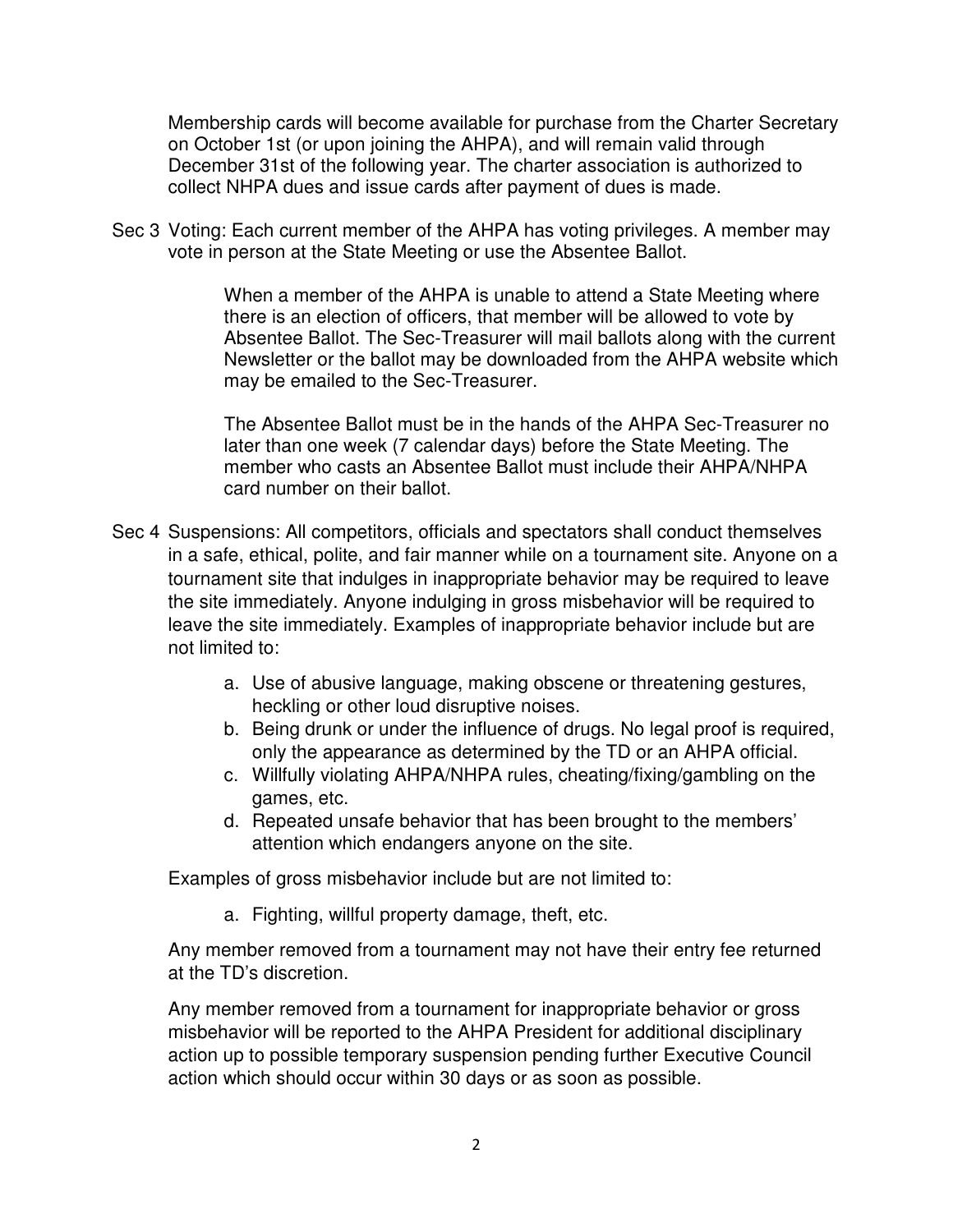Sec 5 The AHPA Executive Council may suspend membership for up to 1 year after a fair hearing has been held. Said member shall have an opportunity to be heard at the hearing. If said member does not attend the hearing, they may still be suspended.

 Any member who is suspended may appeal to the NHPA. Suspended members may apply to the AHPA Executive Council for reinstatement after the end of their suspension. A majority vote of the Executive Council will be required for reinstatement.

 Annual dues may not be returned to a member who has been suspended for the current year.

 Any member under suspension by the AHPA or the NHPA shall not be permitted to pitch, keep score, or otherwise participate in any sanctioned event held or sponsored by the AHPA.

# **Article IV** Legislative Body

- Sec 1 The legislative body of the AHPA shall be made up of the officers of the AHPA. These officers are elected each year at the State Convention, which is held each year at the state tournament site. The Legislative Body shall consist of a President, North Vice-President, Central Vice-President, South Vice-President and Secretary-Treasurer. The President, North Vice-President, and the South Vice-President shall be elected in odd number years. The Central Vice-President and Secretary-Treasurer shall be elected in even numbered years. The newly elected Officers shall take office on January 1 of the next year following their election.
- Sec 2 The AHPA will strive to have each Vice-President elected from each one of the North Alabama, Central Alabama, and South Alabama regions. The Sec-Treasurer will determine the geographical regions for North, Central, and South Alabama.
- Sec 3 The Officers of the AHPA will formulate the policies of the AHPA between conventions and will be subject to the call of the President. It will be the duty of the officers to work at all times for the benefit of the association. The President shall be Ex-officio a member of all committees, either elected or appointed. In the absence of the President, the Vice President with the most members in their region shall serve as President.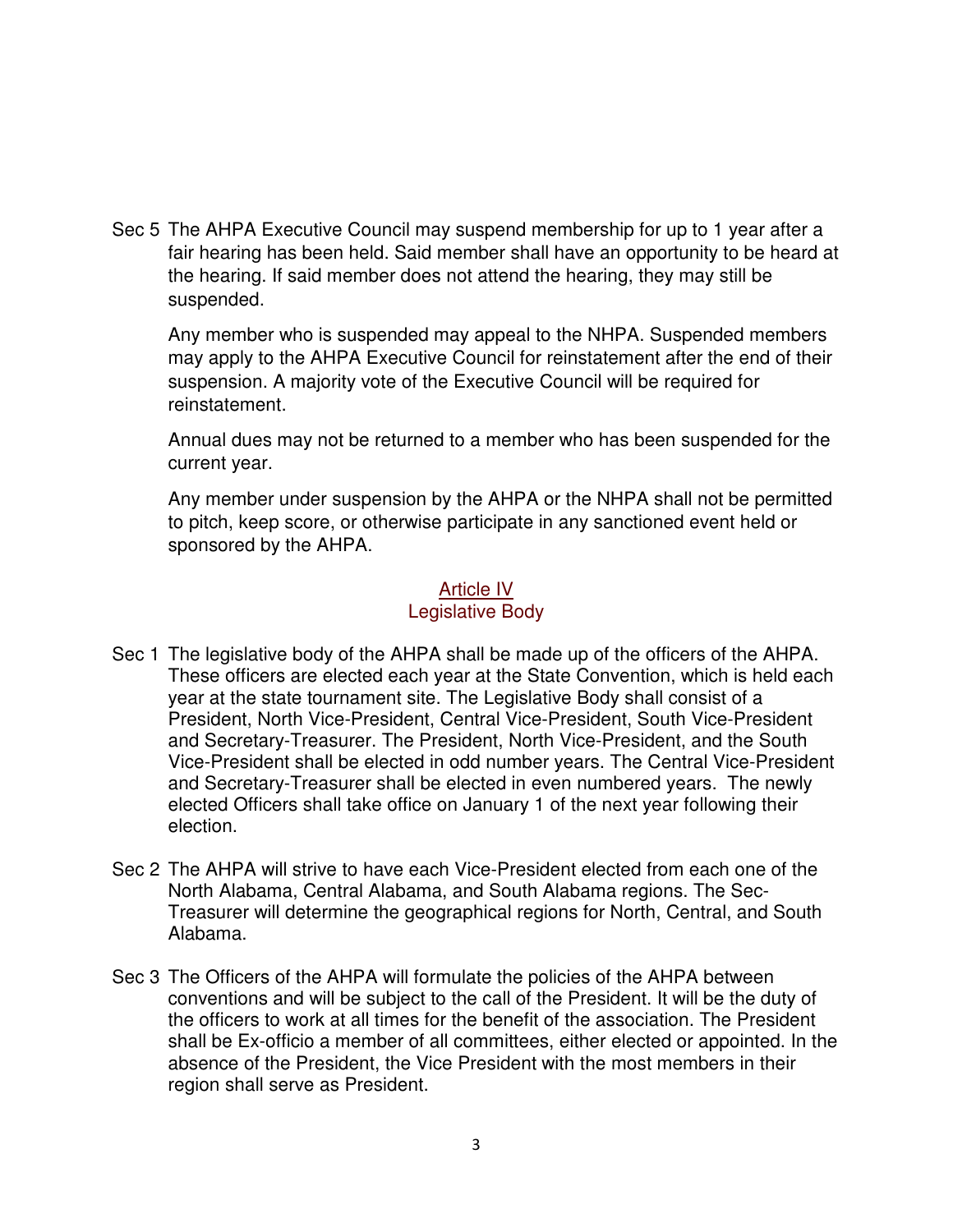- Sec 4 The Executive Council will determine which committees are needed and will determine the powers and responsibilities of those committees.
- Sec 5 Anyone who is interested in running for an office in the AHPA (President, North Vice-President, Central Vice-President, South Vice-President, or Secretary-Treasurer), must notify the President and News Letter Editor no later than July 1<sup>st</sup>, so that the information can be published in the Mid-Year newsletter and can be placed on a ballot to be voted on at the State Meeting.

# Article V

### Local Clubs

Sec 1 It will be the duty of the local club officers to promote and arrange tournaments scheduled for their courts. All sanctioned tournaments must be played under the Rules of the AHPA and the NHPA.

# Article VI

# State Meetings

- Sec 1 ROBERTS RULES OF ORDER, reading as follows, shall govern the order of conducting the State Meeting.
	- 1. Reading of minutes of the last meeting.
	- 2. Approval of additions or corrections of the minutes.
	- 3. Reading of the financial report.
	- 4. Reports of officers and committees.
	- 5. Unfinished business.
	- 6. New business.
	- 7. Election of officers.
	- 8. Adjournment.
- Sec 2 All officers shall have their books, records and other property belonging to the association at the state meeting; or if unable to be present they must forward these to the President before the state meeting. All officers shall turn over to their successors of office all records and property to the association that they may have in their possession.
- Sec 3 The Secretary-Treasurer of the AHPA shall be the custodian of all funds of the AHPA. He/she shall receive all monies to the AHPA for membership dues and State Tournaments. At no time, shall bills be paid by any member of the AHPA other than the Secretary-Treasurer.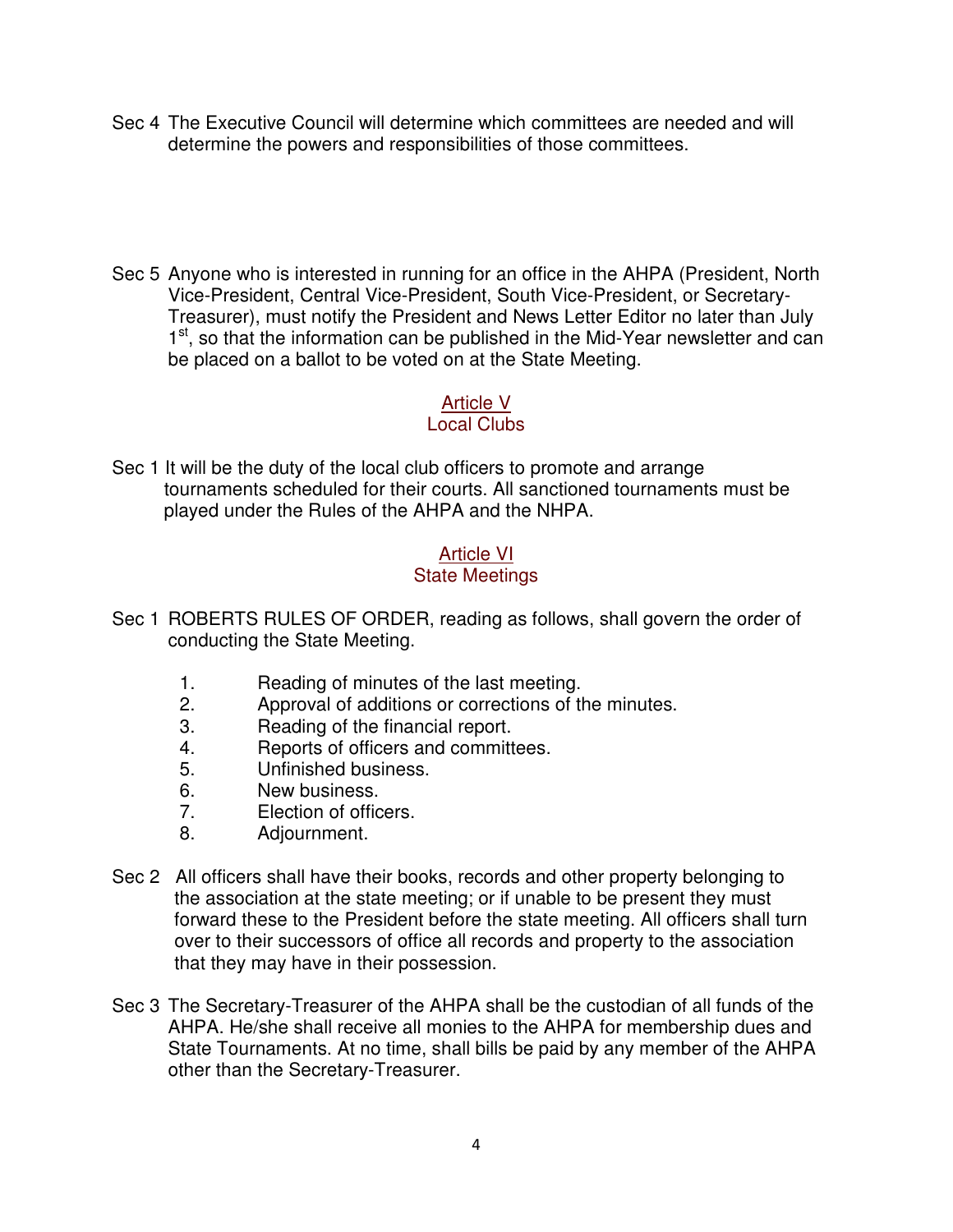#### Article VII Charter State Doubles Tournament

- Sec 1 The Alabama Charter must hold a State Doubles Tournament, which will be under the direction of the Secretary-Treasurer. A player must be a member of the AHPA and the NHPA and have an established Ringer Percentage and have played in a minimum of (1) state tournament during the year between State Doubles Tournaments entry deadlines.
- Sec 2 The tournament fee must be in the hands of an AHPA Officer or Tournament Official by the entry deadline for registration, which is two weeks (14 calendar days) before the scheduled tournament. There will be no refunds if a player withdraws after the deadline of registration.

### Article VIII Charter State Singles Tournament

- Sec 1 The Alabama Charter must hold a NHPA Sanctioned Singles Championship yearly unless there is more than one charter, in which case, the State Tournament will be rotated unless otherwise agreed upon by the involved charters.
- Sec 2 The State Singles Tournament is under the direction of the Secretary- Treasurer (The Secretary-Treasurer is the director of the State Tournament.)
- Sec 3 The State Singles Championship Tournament is open to those NHPA members who legally reside in Alabama and meets the regular eligibility requirements imposed by the event, unless one meets the requirements of a Grandfathered Clause set forth by the NHPA. A player must play in a minimum of (4) sanctioned tournaments to compete in the State Singles Championship Tournament (SSCT), (3) of the required (4) must be played in the State of Alabama (with no exceptions) and (1) may be an out of state tournament. These tournaments may be played from the entry deadline of the past SSCT until the entry deadline of the current SSCT. A "rained-out" tournament properly documented (TD notifies State Secretary-Treasurer) may be used a 1 of the required 4 tournaments.
- Sec 4 The tournament fee must be in the hands of an AHPA Officer or Tournament Official by the entry deadline for registration, which is two weeks (14 calendar days) before the scheduled tournament. There will be no refunds if a player withdraws after the deadline for registration.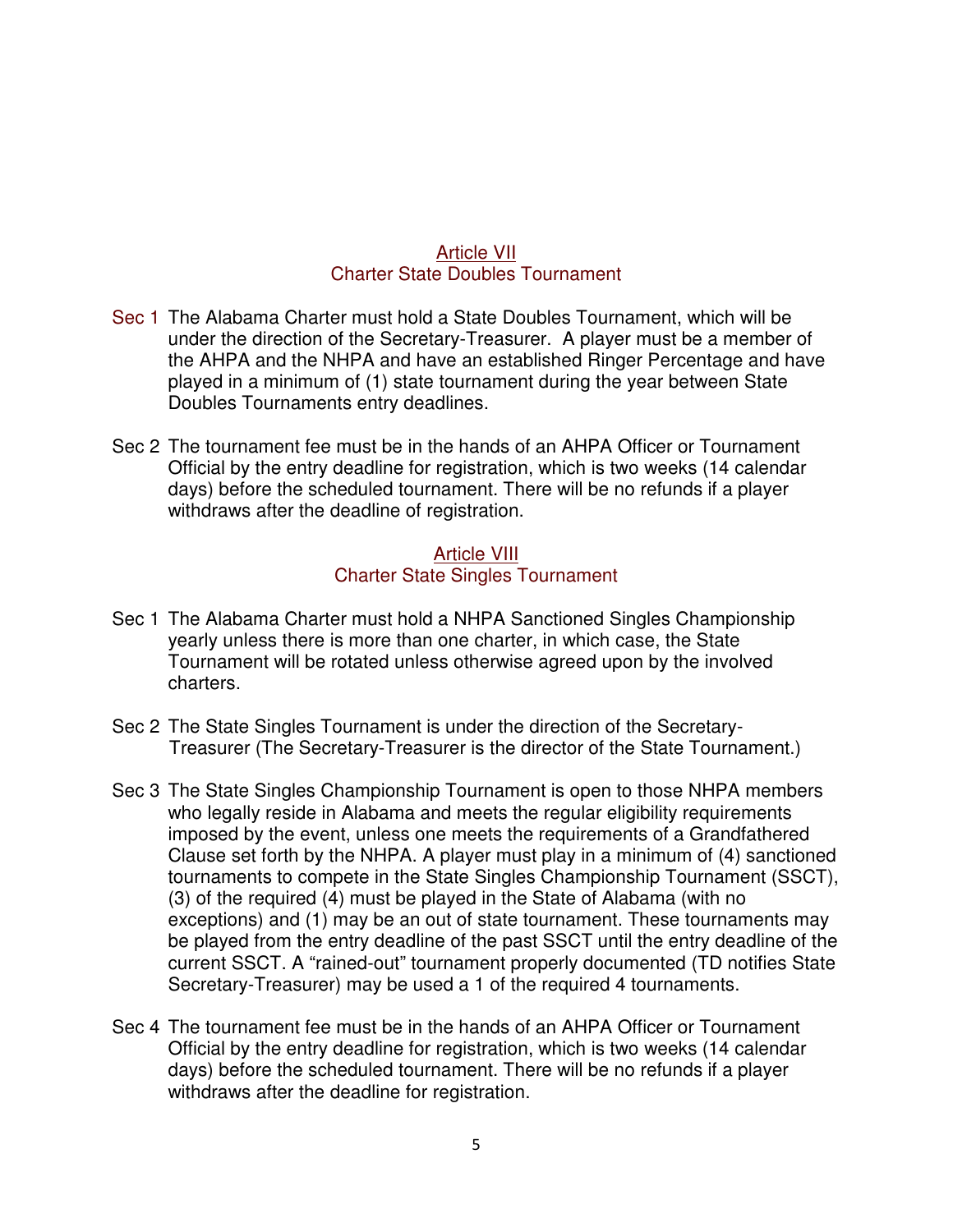### Article IX Recommended By-Law Changes

Sec 1 Proposed By-Law changes must be presented to the By-Laws committee Chairperson prior to January 1<sup>st</sup> of each year and must be presented for publication in the AHPA February newsletter prior to January 15<sup>th</sup> to be considered for adoption in the current year.

 There will be review and comments made on these proposed changes at the annual meeting of the Officers/Executive Council. Also, review and comments will be made of any By-Laws interpretations that are presented by the By- Laws committee.

 The Executive Council may make recommendations for passage or against passage before the proposed changes are published in the February Newsletter.

#### Article V Rules

- Sec 1 Any rules that are not mentioned in the AHPA will be governed by the NHPA rules.
- Sec 2 The requirements to enter any sanctioned open Tournament in Alabama.
	- (A) Players must have a combined NHPA and AHPA card plus entry fee which is set by the State Officers or in special tournaments that are sanctioned by the local charter Example (Winter tournament) Out of State Players must have their NHPA/combined State card plus entry fee.
	- (B) New members who do not have an established percentage must pitch 100 shoes to establish a percentage. The qualifying must be scored and witnessed by two members of the NHPA.
- Sec 3 Tournament Directors must, whenever feasible, place 30-foot pitchers in classes to pitch with other 30-foot pitchers. This will include Elders, Women, Juniors, and Handicap pitchers.
- Sec 4 Payment to the Scorekeeper-Each contestant will pay the scorekeeper \$1.00 per game. If the contestant becomes a scorekeeper, he/she will collect \$1.00 per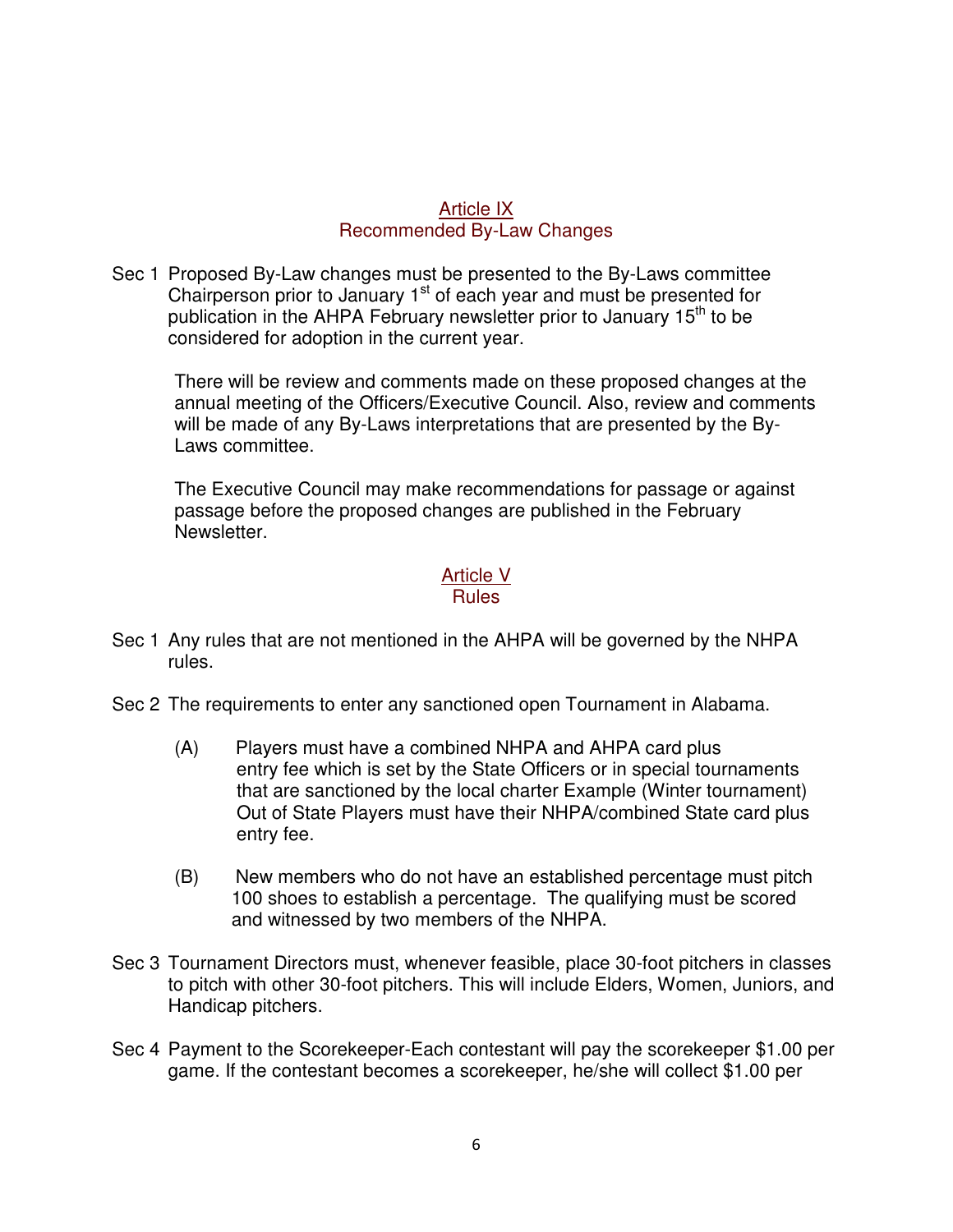game from the contestants, thereby collecting enough money to offset any expenses incurred by paying the scorekeeper.

Sec 5 Before Class play begins, the local club Tournament Director shall:

- a. Announce the Method of Play
	- a. Shoe Count
	- b. Point Games
	- c. Cancel or Count All
	- d. Handicapped or not handicapped
	- e. Mixed classes if necessary
- b. Clarify any confusion about the foul rule
- c. Announce how Class Winner ties and Class Game ties will be broken. If the TD chooses not to announce any changes, then the method described below shall be used.

# CLASS WINNER TIES

- 1. Championship Classes / A Class
	- a. Play-Off game when time and available courts allow. The TD may pre-determine that play-off games are 20/30/40/50 shoes.
	- b. Head-To-Head Results
	- c. Highest Ringer Percentage Pitched above entering NatStats average or closest to the entering NatStats average if the ending ringer average is below the entering NatStats average.
	- d. Total Points Scored
- 2. Scratch Classes / Handicapped Classes
	- a. Head-To-Head Results
	- b. Highest Ringer Percentage Pitched above entering NatStats average or closest to the entering NatStats average if the ending ringer average is below the entering NatStats average.
	- c. Total Points Scored

### CLASS GAME TIES

- 1. Scratch classes, when the score is tied at the end, then both players will pitch 4 additional shoes until a winner is determined, using the same method of play that was used to begin the game.
- 2. Handicapped classes, when the score is tied at the end, then the game is over and both players receive ½ point.